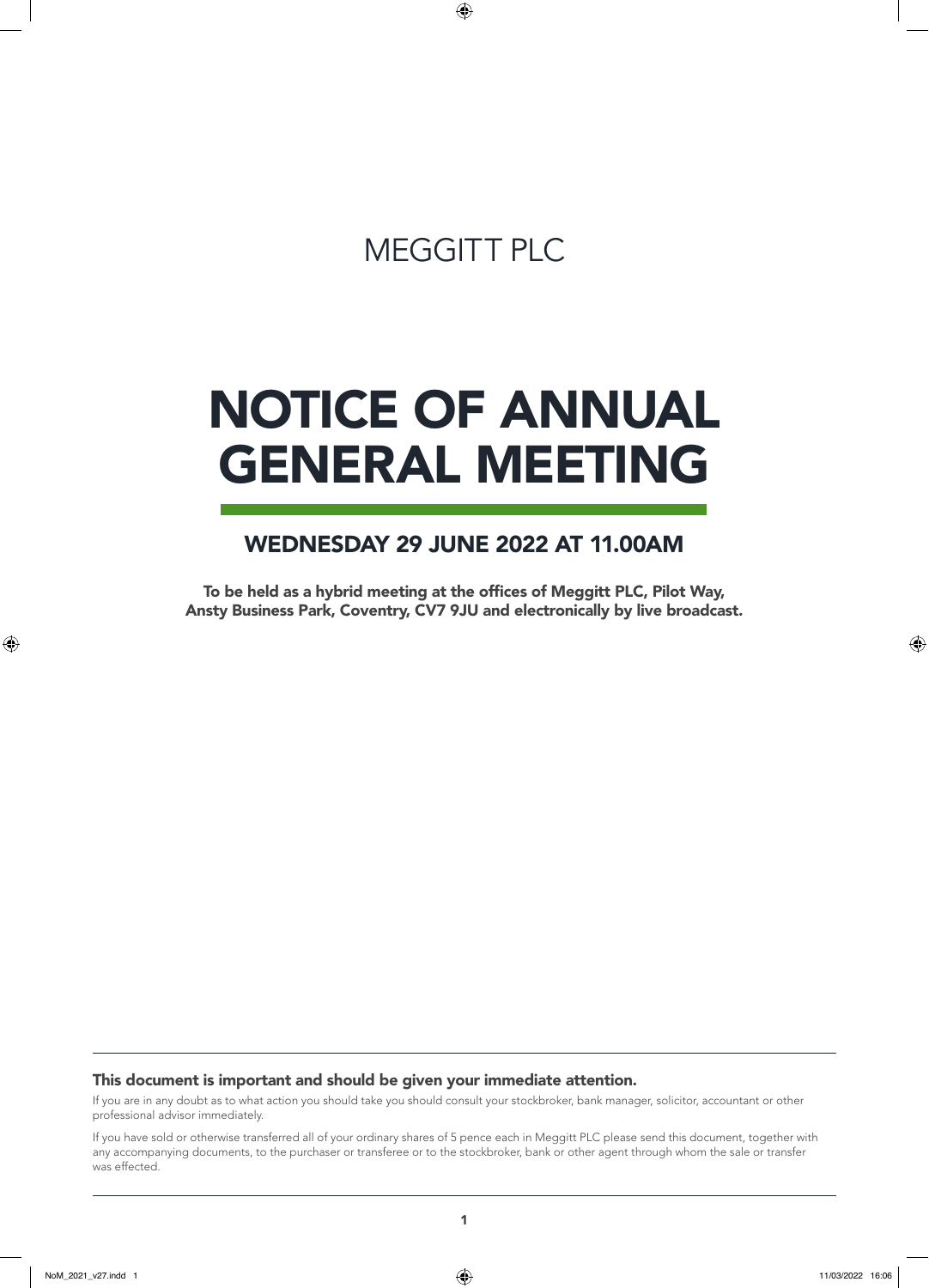⊕

## Chairman's Letter

24 March 2022

#### Dear Shareholder

I am pleased to invite you to the Annual General Meeting of Meggitt PLC (the "Company") to be held as a hybrid meeting at 11.00am on Wednesday 29 June 2022 at the offices of the Company, Pilot Way, Ansty Business Park, Coventry, CV7 9JU and electronically by live broadcast.

At the date of publication of this Notice, the UK Government is not imposing restrictions on public gatherings. I am therefore anticipating that we will be able to welcome shareholders in person to this year's Annual General Meeting, should they wish to, and are permitted to by prevailing COVID-19 requirements. I would ask shareholders wishing to attend in person to pre-register their attendance by emailing shareholders@meggitt.com no later than 5.00pm on Friday 24 June 2022. Shareholders wishing to attend the Annual General Meeting in person must bring photographic identification in order to access the building. Depending on the circumstances prevailing as at the date of the Annual General Meeting (including any UK Government requirements), the Board may put in place safety procedures (including social distancing measures) to ensure the safety of those in attendance.

Following the success of our first hybrid meeting in 2021, we have decided to follow the same format which provides as many shareholders as possible with the opportunity to attend, participate and vote. I am therefore pleased to be able to offer shareholders the ability to attend the Annual General Meeting remotely and to vote and raise questions in real time. I would strongly encourage shareholders to take advantage of the facilities on offer to participate remotely in our Annual General Meeting. For further details on how to participate remotely via Lumi, please refer to the "How to Access the AGM" section of this Notice.

As you will be aware, on 2 August 2021 the Company and Parker-Hannifin Corporation ("Parker") announced that an agreement had been reached on the terms of a recommended cash acquisition pursuant to which Parker would acquire the entire issued, and to be issued, share capital of the Company. The acquisition is to be effected by way of a Court-sanctioned scheme of arrangement that our shareholders approved on 21 September 2021. The process is now progressing with regulatory anti-trust and FDI filings and is expected to complete in the third quarter of 2022.

The Directors note that the COVID-19 situation continues to evolve and, accordingly, we are keeping the situation under review, and if we consider that the arrangements for the Annual General Meeting should be changed, we will publish the relevant information on the Company's website www.meggitt.com and make an announcement to the London Stock Exchange via the regulatory information service.

Whether you intend to participate in the meeting or not, you are strongly encouraged to appoint a proxy in advance of the meeting utilising one of the methods detailed in this Notice. If you appoint the Chairman of the meeting as your proxy, this will ensure your votes are cast in accordance with your wishes.

Your Directors consider that each of the resolutions set out in this Notice will be of benefit to and be in the best interests of the Company and the shareholders as a whole. The Directors unanimously recommend that you vote in favour of the resolutions, as those Directors who hold ordinary shares in the Company intend to do in respect of their own beneficial holdings.

I encourage you to read the Notice of Meeting which explains the particulars of the business to be considered at the meeting. I also encourage you to vote in accordance with the Board's recommendation as set out above.

Together with the Board, I would like to thank you for your continued support.

Yours sincerely,

⊕

Sir Nigel Rudd Chairman

MEGGITT PLC

Registered office: Pilot Way Ansty Business Park Coventry CV7 9JU

Registered in England and Wales Company number 432989

www.meggitt.com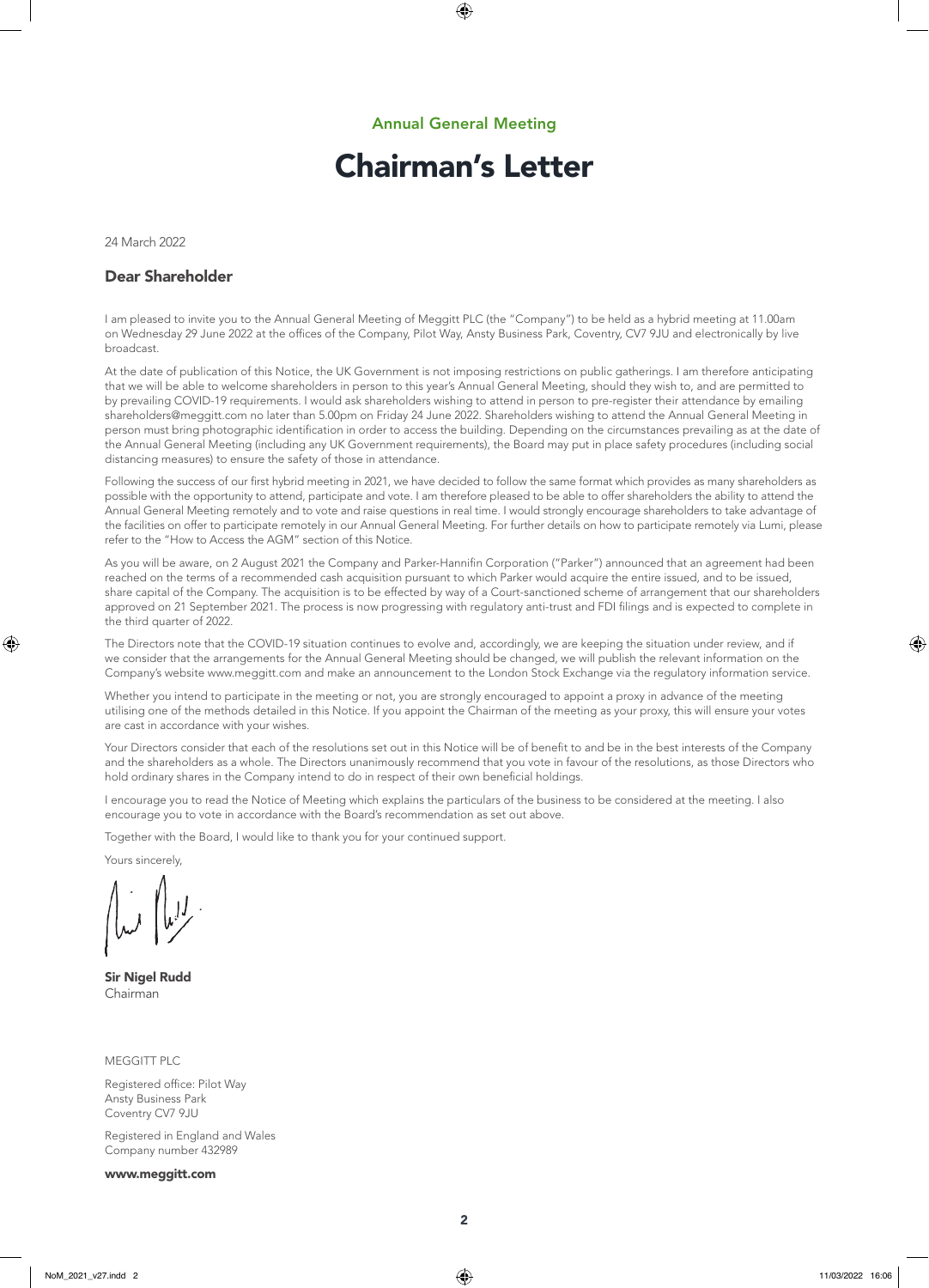## Notice of Annual General Meeting

⊕

Notice is hereby given that the Annual General Meeting of Meggitt PLC (the "Company") will be held as a hybrid meeting at 11.00am on Wednesday 29 June 2022 at the offices of the Company, Pilot Way, Ansty Business Park, Coventry, CV7 9JU, and electronically by live broadcast in accordance with the information set out in the notes below, for the transaction of the following business:

To consider, and if thought fit, to pass the following resolutions 1 to 14 (inclusive) and 17 which will be proposed as ORDINARY RESOLUTIONS and resolutions 15, 16, 18 and 19 which will be proposed as SPECIAL RESOLUTIONS.

### The Resolutions:

- 01. THAT the audited accounts of the Company for the year ended 31 December 2021 and the reports of the Directors and of the auditors thereon now laid before this meeting be and are hereby received.
- 02. THAT the Directors' remuneration report (excluding the Directors' remuneration policy set out on pages 145 to 155 of the 2021 Annual Report and Accounts) for the year ended 31 December 2021 be and is hereby approved.
- 03. THAT Sir Nigel Rudd be and is hereby re-elected a Director of the Company.
- 04. THAT Mr A Wood be and is hereby re-elected a Director of the Company.
- 05. THAT Mr G S Berruyer be and is hereby re-elected a Director of the Company.
- 06. THAT Mrs L S Burdett be and is hereby re-elected a Director of the Company.
- 07. THAT Mr C R Day be and is hereby re-elected a Director of the Company.
- 08. THAT Mrs N L Gioia be and is hereby re-elected a Director of the Company.
- 09. THAT Ms A J P Goligher be and is hereby re-elected a Director of the Company.
- 10. THAT Mr G C Hachey be and is hereby re-elected a Director of the Company.
- 11. THAT Mrs C L Silver be and is hereby re-elected a Director of the Company.
- 12. THAT PricewaterhouseCoopers LLP be reappointed as auditors of the Company to hold office from the conclusion of this Annual General Meeting until the conclusion of the next general meeting at which accounts are laid before the Company.
- 13. THAT the Audit Committee, for and on behalf of the Board, be authorised to set the fees paid to the auditors.
- 14. THAT, in substitution for all existing authorities, the Directors be generally and unconditionally authorised (in accordance with Section 551 of the Companies Act 2006) to exercise all the powers of the Company to allot shares in the Company or grant rights to subscribe for or convert any security into shares in the Company:
	- (A) up to an aggregate nominal amount of £13,033,755; and
	- (B) comprising equity securities (as defined in section 560(1) of the Companies Act 2006) up to a further aggregate nominal amount of £13,033,755 in connection with an offer by way of a rights issue,

such authorities to apply until the end of the Company's next Annual General Meeting after this resolution 14 is passed (or, if earlier, at the close of business on 30 June 2023) unless previously renewed, varied or revoked by the Company in general meeting but, in each case, so that the Company may make offers and enter into agreements before the authority expires which would, or might, require shares to be allotted or rights to subscribe for or to convert any security into shares to be granted after the authority expires and the Directors may allot shares or grant such rights under any such offer or agreement as if the authority had not expired. References in this resolution 14 to the nominal amount of rights to subscribe for or to convert any security into shares (including where such rights are referred to as equity securities as defined in section 560(1) of the Companies Act 2006) are to the nominal amount of shares that may be allotted pursuant to the rights.

For the purposes of this resolution 14 "rights issue" means an offer to:

- (A) ordinary shareholders in proportion (as nearly as may be practicable) to their existing holdings; and
- (B) holders of other equity securities, as required by the rights of those securities or, subject to such rights, as the Directors otherwise consider necessary, to subscribe for further securities by means of the issue of a renounceable letter (or other negotiable document) which may be traded for a period before payment for the securities is due, including an offer to which the Directors may impose any limits or restrictions or make any other arrangements which they consider necessary or appropriate to deal with treasury shares, fractional entitlements, record dates, legal, regulatory or practical problems in, or under the laws of, any territory or any other matter.
- 15. THAT, in substitution for all existing authorities and subject to the passing of resolution 14, the Directors be generally empowered pursuant to Section 570 of the Companies Act 2006 to allot equity securities (as defined in Section 560(1) of the Companies Act 2006) for cash pursuant to the authority granted by resolution 14 and/or pursuant to Section 573 of the Companies Act 2006 to sell ordinary shares held by the Company as treasury shares for cash, in each case free of the restriction in Section 561 of the Companies Act 2006, such authority to be limited:
	- (A) to the allotment of equity securities and/or sale of treasury shares for cash in connection with an offer of equity securities (but in the case of an allotment pursuant to the authority granted by paragraph (B) of resolution 14, by way of a rights issue only):
		- (i) to ordinary shareholders in proportion (as nearly as may be practicable) to their existing holdings; and
		- (ii) to holders of other equity securities, as required by the rights of those securities or, subject to such rights, as the Directors otherwise consider necessary, and so that the Directors may impose any limits or restrictions and make any arrangements which they consider necessary or appropriate to deal with treasury shares, fractional entitlements, record dates, legal, regulatory or practical problems in, or under the laws of, any territory or any other matter; and
	- (B) to the allotment of equity securities pursuant to the authority granted by paragraph (A) of resolution 14 and/or a sale of treasury shares for cash (in each case otherwise than in the circumstances set out in paragraph (A) of this resolution 15), up to a nominal amount of £1,955,063 (calculated, in the case of equity securities which are rights to subscribe for, or to convert securities into, ordinary shares by reference to the aggregate nominal amount of relevant shares which may be allotted pursuant to such rights), such authority to apply until the end of the Company's next Annual General Meeting after this resolution 15 is passed (or, if earlier, at the close of business on

⊕

♠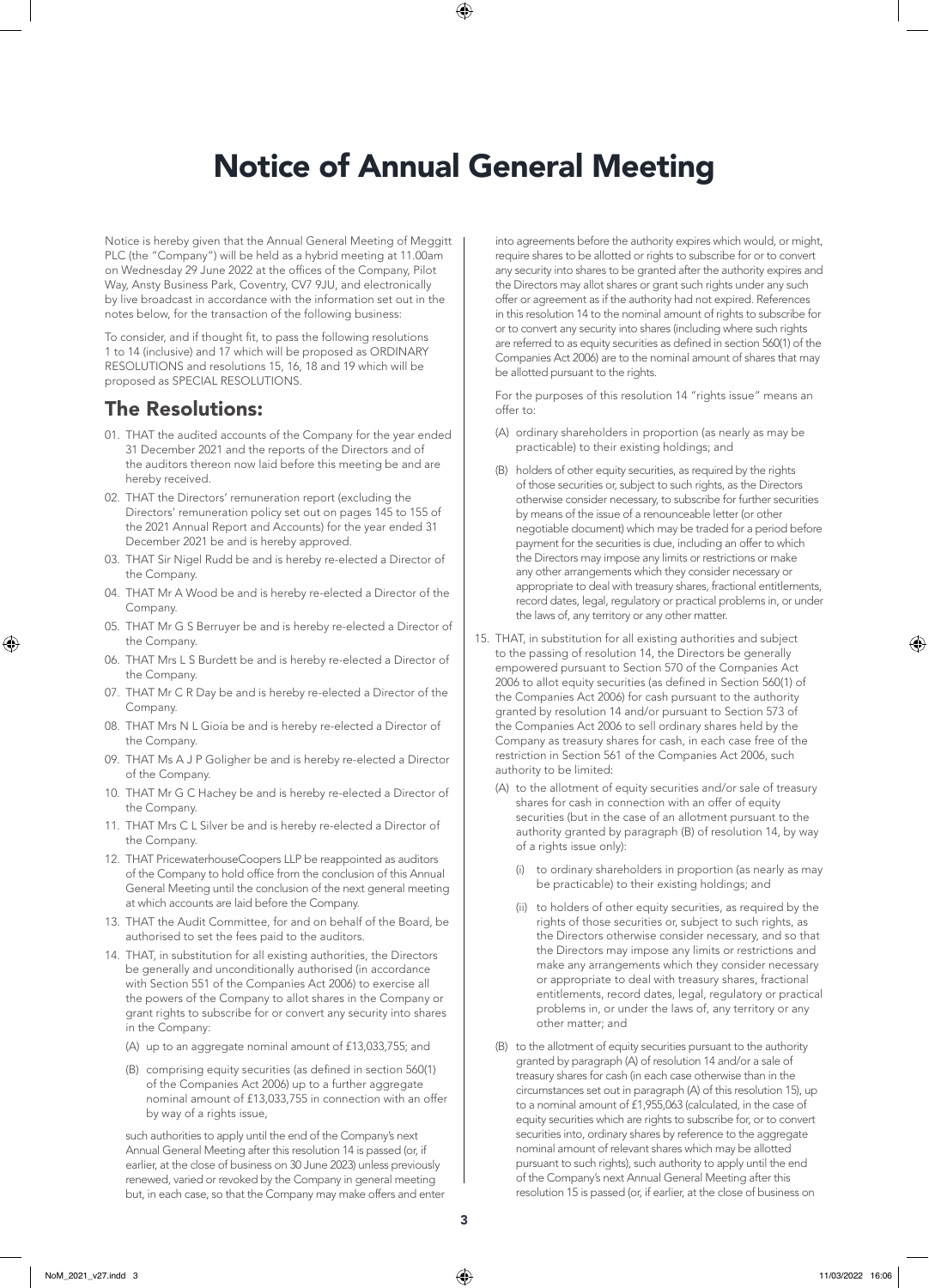$\bigoplus$ 

## Notice of Annual General Meeting

### continued

30 June 2023) unless previously renewed, varied or revoked by the Company in general meeting but, in each case, so that the Company may make offers and enter into agreements before the authority expires which would, or might, require equity securities to be allotted (and/or treasury shares to be sold) after the authority expires and the Directors may allot equity securities (and/or sell treasury shares) under any such offer or agreement as if the authority had not expired.

For the purposes of this resolution 15, "rights issue" has the same meaning as in resolution 14 above.

- 16. THAT, in addition to any authority granted under resolution 15, and subject to the passing of resolution 14, the Directors be generally empowered pursuant to Section 570 of the Companies Act 2006 to allot equity securities (as defined in Section 560(1) of the Companies Act 2006) for cash pursuant to the authority granted by resolution 14 and/or pursuant to Section 573 of the Companies Act 2006 to sell ordinary shares held by the Company as treasury shares for cash, in each case free of the restriction in Section 561 of the Companies Act 2006, such authority to be:
	- (A) limited to the allotment of equity securities and/or sale of treasury shares for cash up to an aggregate nominal amount of £1,955,063 (calculated, in the case of equity securities which are rights to subscribe for, or to convert securities into, ordinary shares by reference to the aggregate nominal amount of relevant shares which may be allotted pursuant to such rights); and
	- (B) used only for the purposes of financing (or refinancing, if the authority is to be used within six months after the original transaction) a transaction which the Directors of the Company determine to be an acquisition or other capital investment of a kind contemplated by the Statement of Principles on disapplying pre-emption rights most recently published by the Pre-Emption Group prior to the date of this Notice,

such authority to apply until the conclusion of the next Annual General Meeting of the Company (or, if earlier, at the close of business on 30 June 2023) unless previously renewed, varied or revoked by the Company in general meeting but, in each case, so that the Company may make offers and enter into agreements before the authority expires which would, or might, require equity securities to be allotted (and/or treasury shares to be sold) after the authority expires and the Directors may allot equity securities (and/or sell treasury shares) under any such offer or agreement as if the authority conferred hereby had not expired.

- 17. THAT the Company and all companies that are its subsidiaries at any time during the period for which this resolution 17 has effect be and are hereby authorised for the purposes of Section 366 of the Companies Act 2006 to:
	- (A) make political donations to political parties or independent election candidates (as such terms are defined in Sections 363 and 364 of the Companies Act 2006), not exceeding £20,000 in aggregate;
	- (B) make political donations to political organisations other than political parties (as such terms are defined in Sections 363 and 364 of the Companies Act 2006), not exceeding £20,000 in aggregate; and
	- (C) incur political expenditure (as such term is defined in Section 365 of the Companies Act 2006), not exceeding £20,000 in aggregate,

during the period commencing with the date of the passing of this resolution 17 and ending with the conclusion of the next Annual General Meeting of the Company (or, if earlier, at the close of business on 30 June 2023), unless previously renewed, varied or revoked by the Company in general meeting, provided that the maximum amounts referred to in (A), (B) and (C) may comprise sums in different currencies which shall be converted at such rates as the Board may in its absolute discretion determine to be appropriate.

- 18. THAT the Company be generally and unconditionally authorised to make one or more market purchases (within the meaning of Section 693(4) of the Companies Act 2006) of ordinary shares of 5 pence each in the capital of the Company provided that:
	- (A) the maximum aggregate number of ordinary shares authorised to be purchased is 78,202,533 (representing approximately 10 per cent of the Company's issued ordinary share capital, excluding treasury shares);
	- (B) the minimum price (excluding expenses) which may be paid for an ordinary share is 5 pence;
	- (C) the maximum price (excluding expenses) which may be paid for an ordinary share shall be the higher of (1) an amount equal to 105 per cent of the average of the middle market quotations for an ordinary share as derived from the London Stock Exchange Daily Official List for the five business days immediately preceding the day on which that ordinary share is purchased and (2) the higher of the price of the last independent trade and the highest current independent bid for an ordinary share on the trading venue where the purchase is carried out;
	- (D) this authority expires at the conclusion of the next Annual General Meeting of the Company after this resolution 18 is passed (or, if earlier, at the close of business on 30 June 2023); and
	- (E) the Company may make a contract to purchase shares under this authority before the expiry of the authority which will or may be executed wholly or partly after the expiry of the authority, and may make a purchase of shares in pursuance of any such contract.
- 19. THAT a general meeting other than an Annual General Meeting of the Company may be called on not less than 14 clear days' notice.

By Order of the Board

Me ale or

M L Thomas Company Secretary 24 March 2022

MEGGITT PLC

Registered office: Pilot Way Ansty Business Park Coventry CV7 9JU

Registered in England and Wales Company number 432989

#### www.meggitt.com

NoM\_2021\_v27.indd 4 11/03/2022 16:06

⊕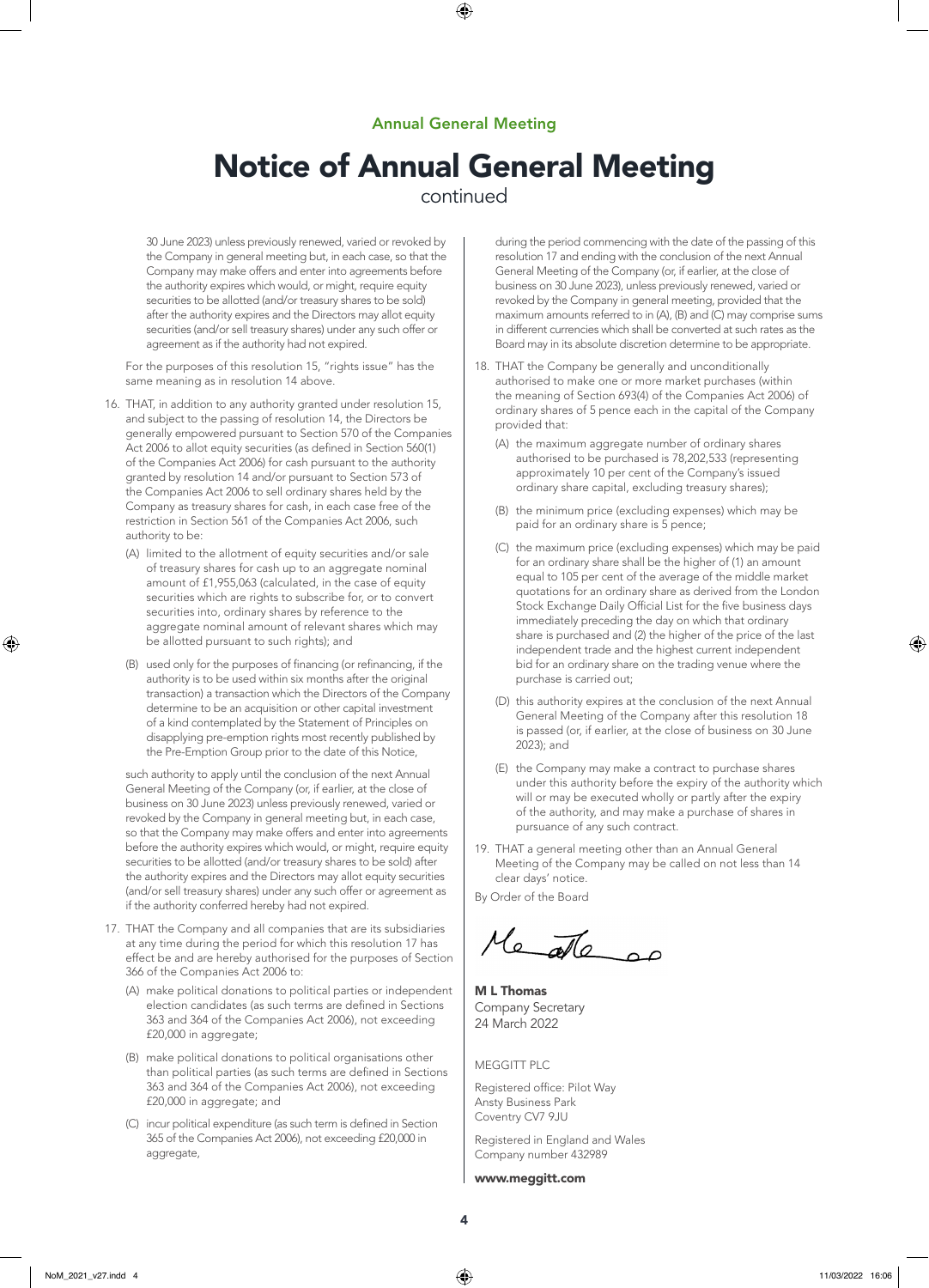⊕



Your attention is drawn to the notes below.

- 01. As at 8 March 2022, the latest practicable date prior to publication of this Notice, the issued share capital of the Company consisted of 782,035,195 ordinary shares of 5 pence each, including 9,859 ordinary shares of 5 pence each held by the Company in treasury which do not carry any voting rights. The total number of voting rights in the Company as at 8 March 2022 was, therefore, 782,025,336.
- 02. Any member of the Company who is entitled to attend and vote at the Annual General Meeting is entitled to appoint a proxy to exercise all or any of that member's rights to attend, speak and vote at the Annual General Meeting. A member may appoint more than one proxy, provided that each proxy is appointed to exercise the rights attached to different shares. Such proxy need not be a member of the Company. Appointing a proxy will not prevent members from attending and voting in person or electronically if they wish to do so. Shareholders are strongly encouraged to vote on the resolutions in advance of the Annual General Meeting by completing a proxy form and appointing "the Chair of the meeting" as their proxy even if they intend to attend the Annual General Meeting in person or electronically.
- 03. All the resolutions put to the Annual General Meeting will be voted on by a poll as this delivers a fairer representation of shareholder views and has become best practice at large company annual general meetings. On a poll, each shareholder has one vote for each share held. The results of the poll will be announced to the market by the end of the day and published on the Company's website.
- 04. A proxy form is enclosed for use at the meeting if your shares are held in the form of a share certificate. To be effective, the proxy form and any authority under which it is executed (or a notarially certified copy of such authority), must be deposited, duly completed and signed, at the offices of Computershare Investor Services PLC, The Pavilions, Bridgwater Road, Bristol BS99 6ZY by 11.00am on 27 June 2022 or, if the meeting is adjourned, not less than 48 hours (excluding any part of a day that is not a working day) before the time for holding the meeting. If a form of proxy is returned without an indication as to how your proxy shall vote on any particular resolution your proxy may vote or abstain as they think fit in relation to each such resolution.
- 05. If your shares are held in the form of a share certificate, you can appoint and instruct your proxy electronically. To do this you must follow the instructions on the proxy form.
- 06. CREST members who wish to appoint a proxy or proxies through the CREST Electronic Proxy Appointment Service may do so for the Annual General Meeting and any adjournment(s) thereof by using the procedures described in the CREST Manual (available via www.euroclear.com). CREST personal members or other CREST sponsored members, and those CREST members who have appointed a voting service provider(s), should refer to their CREST sponsor or voting service provider(s) who will be able to take the appropriate action on their behalf.

In order for a proxy appointment or instruction made using the CREST service to be valid the appropriate CREST message (a CREST Proxy Instruction) must be properly authenticated in accordance with the specifications of Euroclear UK & Ireland Limited (EUI) and must contain the information required for such instructions, as described in the CREST Manual. The message, regardless of whether it relates to the appointment of a proxy or to an amendment to the instruction given to a previously appointed proxy, must, in order to be valid, be

transmitted so as to be received by the Company's agent (ID 3RA50) by 11.00am on 27 June 2022 or, if the meeting is adjourned, not less than 48 hours (excluding any part of a day that is not a working day) before the time for holding the meeting. For this purpose, the time of receipt will be taken to be the time (as determined by the timestamp applied to the message by the CREST Application Host) from which the Company's agent is able to retrieve the message by enquiry to CREST in the manner prescribed by CREST.

CREST members and, where applicable, their CREST sponsors or voting services provider(s) should note that EUI does not make available special procedures in EUI for any particular message. Normal system timings and limitations will therefore apply in relation to the input of CREST Proxy Instructions. It is the responsibility of the CREST member concerned to take (or, if the CREST member is a CREST personal member or sponsored member or has appointed a voting service provider(s), to procure that his CREST sponsor or voting service provider(s) take(s)) such action as shall be necessary to ensure that a message is transmitted by means of the CREST system by any particular time. In this connection, CREST members and, where applicable, their CREST sponsors or voting service provider(s) are referred, in particular, to those sections of the CREST Manual concerning practical limitations of the CREST system and timings.

The Company may treat as invalid a CREST Proxy Instruction in the circumstances set out in Regulation 35(5)(a) of the Uncertificated Securities Regulations 2001.

- 07. A member of the Company which is a corporation may authorise a person or persons to act as its representative(s) at the Annual General Meeting. In accordance with the provisions of the Companies Act 2006, each such representative may exercise (on behalf of the corporation) the same powers as the corporation could exercise if it were an individual member of the Company, provided they do not do so in relation to the same shares.
- 08. A person who is not a member of the Company, but has been nominated by a member of the Company (the relevant member) to enjoy information rights (the nominated person), does not have a right to appoint any proxies under note 2 above. A nominated person may have a right under an agreement with the relevant member to be appointed or to have someone else appointed as a proxy for the Annual General Meeting. If a nominated person does not have such a right, or has such a right and does not wish to exercise it, they may have a right under an agreement with the relevant member to give instructions as to the exercise of voting rights.
- 09. Any member attending the Annual General Meeting has the right to ask questions. The Company must cause to be answered any such question relating to the business being dealt with at the Annual General Meeting but no such answer need be given if:
	- (A) to do so would interfere unduly with the preparation for the meeting or involve the disclosure of confidential information;
	- (B) the answer has already been given on a website in the form of an answer to a question; or
	- (C) it is undesirable in the interests of the Company or the good order of the meeting that the question be answered.
- 10. Under Section 527 of the Companies Act 2006, members meeting the threshold requirements set out in that section have the right to require the Company to publish on a website a statement setting out any matter relating to:

NoM\_2021\_v27.indd 5 11/03/2022 16:06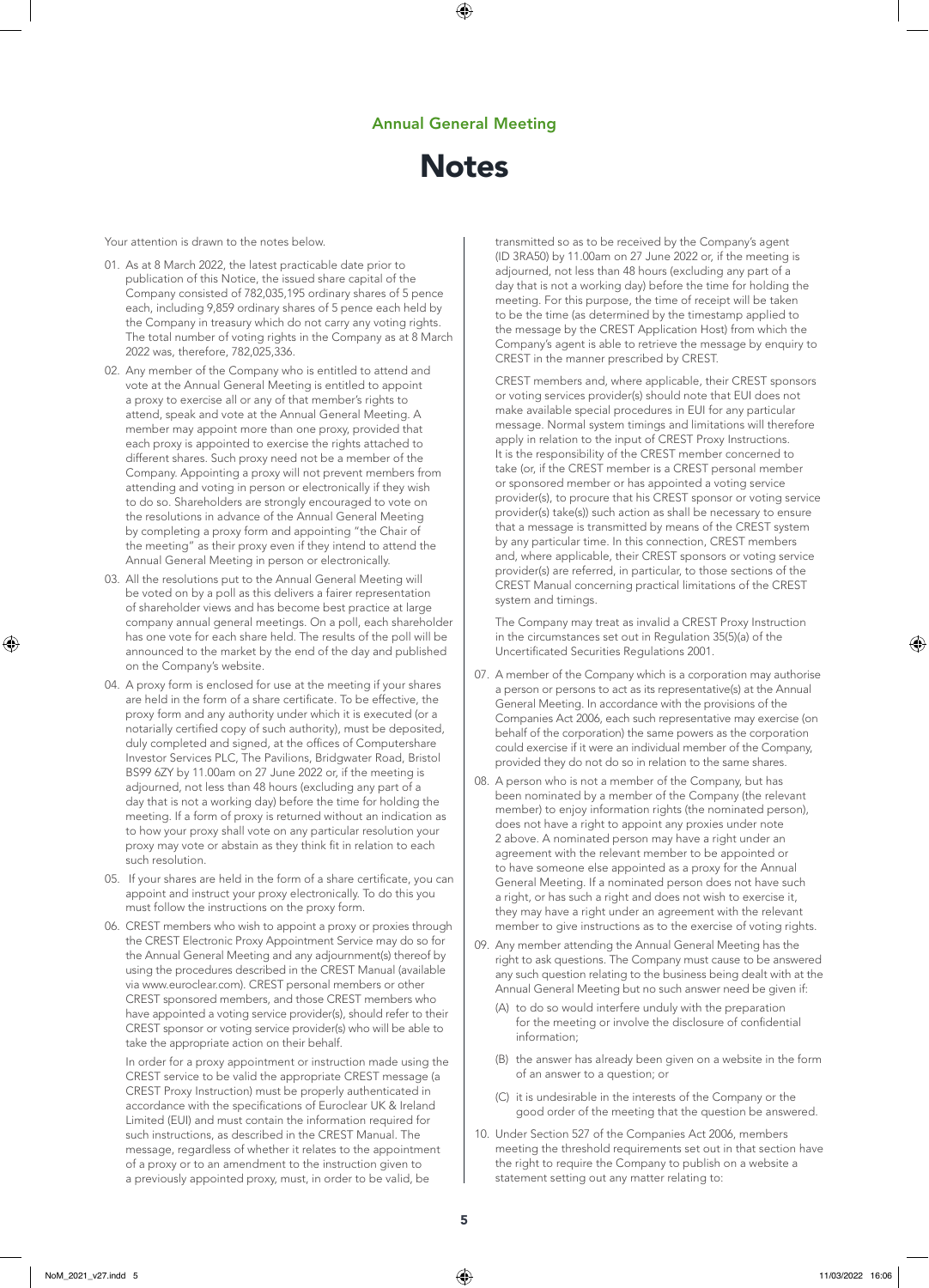⊕

## **Notes** continued

- (A) the audit of the Company's accounts (including the Auditors' Report and the conduct of the audit) that are to be laid before the meeting; or
- (B) any circumstance connected with an auditor of the Company ceasing to hold office since the previous meeting at which annual accounts and reports were laid in accordance with Section 437 of the Companies Act 2006.

The Company may not require the shareholders requesting any such website publication to pay their expenses in complying with Sections 527 or 528 of the Companies Act 2006. Where the Company is required to place a statement on a website under Section 527 of the Companies Act 2006, it must forward the statement to the Company's auditors not later than the time when it makes the statement available on the website. The business which may be dealt with at the meeting includes any statement that the Company has been required under Section 527 of the Companies Act 2006 to publish on a website.

- 11. In accordance with Regulation 41 of the Uncertificated Securities Regulations 2001 and Section 360B of the Companies Act 2006, only those members entered in the Register of Members of the Company as at the close of business on 27 June 2022 shall be entitled to attend or vote at the Annual General Meeting in respect of the number of ordinary shares registered in their name at that time. Changes to entries in the Register of Members after the close of business on 27 June 2022 or, if the meeting is adjourned, at the close of business on the day which is two days before the day of the meeting, shall be disregarded in determining the rights of any person to attend or vote at the meeting.
- 12. A copy of this Notice and other information required by Section 311A of the Companies Act 2006 can be found at www.meggitt. com.
- 13. The following documents will be available for inspection at the registered office of the Company, upon prior appointment, during normal business hours on each business day from the date of this Notice up to the close of the Annual General Meeting:
	- (A) copies of all contracts of service under which Directors of the Company are employed by the Company or any of its subsidiaries; and
	- (B) copies of the Non-Executive Directors' letters of appointment.

Please email shareholders@meggitt.com to arrange to inspect any documents or for further information.

- 14. Email addresses provided in this Notice or any related documentation cannot be used to communicate with the Company for any purpose other than those expressly stated in this Notice.
- 15. Under section 338 and section 338A of the Companies Act 2006, members meeting the threshold requirements in those sections have the right to require the Company:
	- (A) to give, to members of the Company entitled to receive notice of the meeting, notice of a resolution which may properly be moved and is intended to be moved at the meeting; and/or
	- (B) to include in the business to be dealt with at the meeting any matter (other than a proposed resolution) which may be properly included in the business.

A resolution may properly be moved or a matter may properly be included in the business unless:

(A) (in the case of a resolution only) it would, if passed, be ineffective (whether by reason of inconsistency with any enactment or the Company's constitution or otherwise); (B) it is defamatory of any person; or

(C) it is frivolous or vexatious.

Such a request may be in hard copy form or in electronic form, must identify the resolution of which notice is to be given or the matter to be included in the business, must be authorised by the person or persons making it, must be received by the Company not later than six clear weeks before the meeting, and (in the case of a matter to be included in the business only) must be accompanied by a statement setting out the grounds for the request.

#### Notes on the resolutions

Resolutions 1 to 14 (inclusive) and 17 will be proposed as ORDINARY RESOLUTIONS. For these resolutions to be passed more than 50 per cent of shareholders' votes cast must be in favour. Resolutions 15, 16, 18 and 19 will be proposed as SPECIAL RESOLUTIONS. For these resolutions to be passed 75 per cent or more of shareholders' votes cast must be in favour.

#### Report and financial statements (resolution 1)

The Directors are required to present the reports of the Directors and the auditors and the audited accounts for the year ended 31 December 2021 to the Annual General Meeting.

#### Approval of Directors' remuneration report (resolution 2)

Resolution 2 seeks shareholder approval of the Directors' remuneration report (excluding the Directors' remuneration policy set out on pages 145 to 155 of the 2021 Annual Report and Accounts). This report sets out details of the remuneration arrangements and payments made to the Directors during the year ended 31 December 2021. This vote is advisory and the Directors' entitlement to remuneration is not conditional on it.

The Directors' remuneration policy was approved by shareholders at the Annual General Meeting held on 29 April 2021 for a period of up to three years and remains in effect. Therefore, the Directors' remuneration policy is not required to be put to shareholders for approval at this year's Annual General Meeting and will be next put to shareholders for approval no later than the Annual General Meeting in 2024. The Directors' remuneration policy is set out in the Directors' remuneration report for the year ended 31 December 2021 on pages 145 to 155 of the Annual Report and Accounts for the year ended 31 December 2021 (available on the Company's website at www.meggitt.com).

#### Re-election of Directors (resolutions 3 to 11)

In line with the UK Corporate Governance Code and the Company's Articles of Association, all Directors are subject to annual election or re-election by shareholders at the Annual General Meeting.

Following the performance evaluation of each Director, which was undertaken in 2021, the Chairman has confirmed that each of the Directors who are seeking re-election have been and continue to be effective members of the Board and demonstrate commitment to their responsibilities. The Board considers each of the Non-Executive Directors proposed for re-election to be independent in character and judgement and that, with the exception of Guy Berruyer, there are no relationships or circumstances likely to affect (or that appear to affect) their judgement. Mindful that Guy's nine-year tenure on the Board could impair, or appear to impair, his independence and impartiality towards executive management the Board carefully considered his contribution to Board and Committee meetings and relationship with executive management and unanimously agreed that Guy continued to bring an objective view to Board and Committee discussions, offer constructive challenge to executive management and hold them to account, add value to the development of the Group's strategy and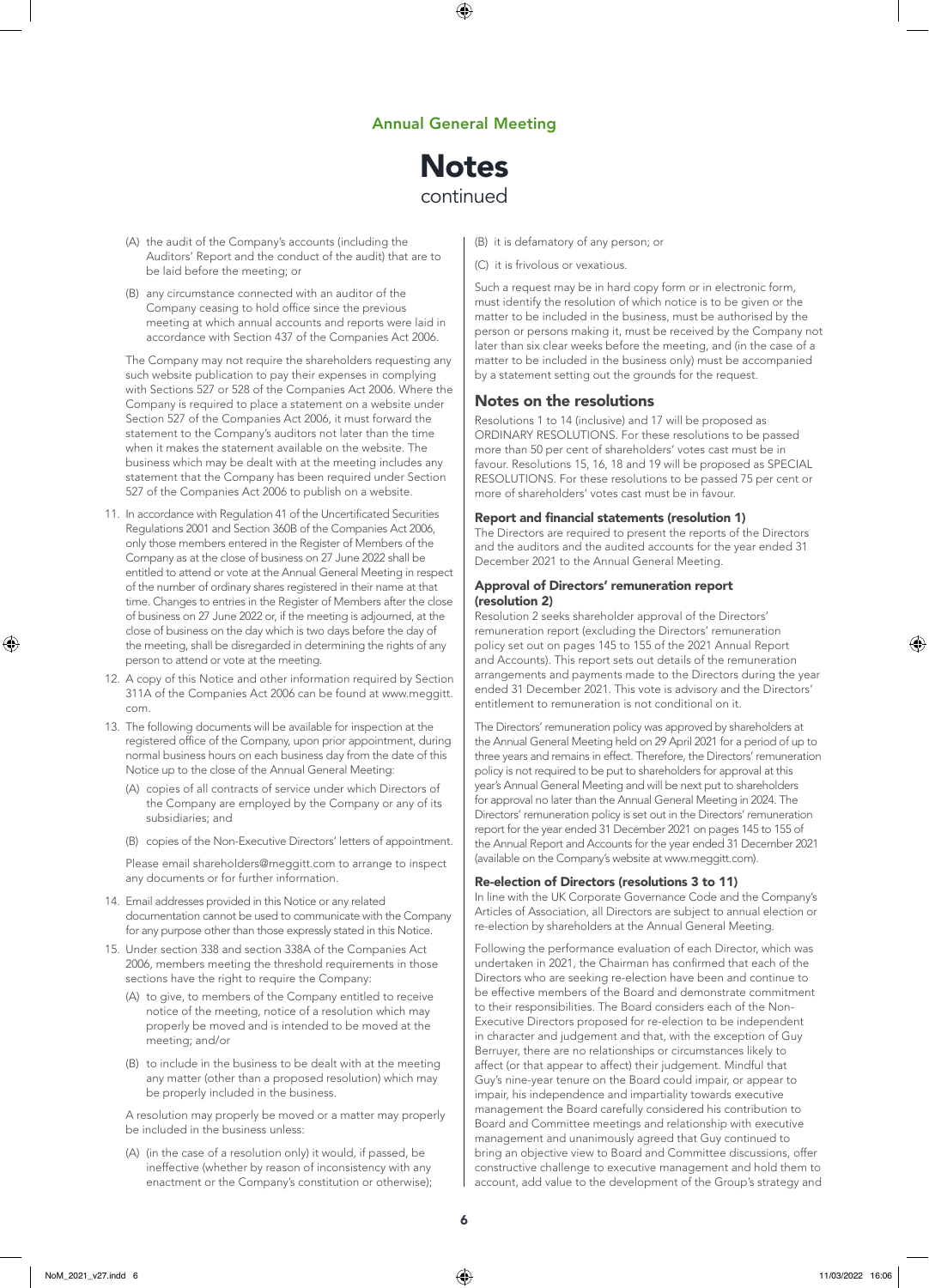remained independent and was not swayed by his relationship with the executive management.

#### Sir Nigel Rudd DL

Non-Executive Chairman Appointed: 2015 Nationality: British

Whilst Sir Nigel had confirmed his intention to retire from the Board in 2019, which was subsequently delayed owing to the significant impact of COVID-19 on the Group, the Board believes that there is significant benefit in continuity of leadership as the proposed acquisition by Parker-Hannifin progresses.

#### Skills and experience

Chartered accountant with extensive board experience spanning multiple sectors including aerospace, retail and financial services.

Sir Nigel plays a critical role in leading the Board and the Nominations Committee and brings decades of executive leadership and chairmanship experience across many industrial companies, including aerospace and defence, and other complex sectors. His commercial, financial and business acumen and a strong shareholder focus are extremely valuable to the Board and have played a key role during the acquisition process.

#### Current appointments

Non-Executive Chairman of Sappi Limited.

### Appointments in unlisted companies

Director of iPulse Limited and iPulse Direct Limited.

#### Previous appointments

Chairman of Signature Aviation plc and Williams Holdings plc, Destiny Pharma PLC, Kidde plc, Heathrow Airport Holdings Limited (formerly BAA Limited), The Boots Company, Pilkington PLC, Pendragon PLC, Invensys plc, Aquarius Platinum Limited and BGF PLC. Deputy Chairman of Barclays PLC and Non-Executive Director of BAE Systems plc.

#### Tony Wood

⊕

Chief Executive Appointed: 2016 (appointed as CEO: 2018) Nationality: British

#### Skills and experience

Extensive aerospace industry experience gained with Rolls-Royce plc where he held a number of senior management positions, latterly as President, Aerospace. Previously spent 16 years at Messier-Dowty, now part of Safran Group.

Tony's significant operational experience, in aerospace and defence and other industrial sectors, strong customer relationships and strategic oversight of the Group are critical to the Board as the business benefits from the recovery in the civil aerospace market. His experience of leading cultural change in previous roles has brought the Group's culture into focus and created a cooperative and collaborative workforce to execute the Group's strategic objectives.

#### Current appointments

Non-Executive Director of National Grid plc and member of the People & Governance and Safety & Sustainability Committees.

#### **Organisations**

Director of ADS, the UK trade organisation representing the aerospace, defence, security and space sectors. Fellow of the Royal Aeronautical Society and Association for Project Management (APM).

#### Guy Berruyer

⊕

Non-Executive Director Appointed: 2012 Nationality: French

Guy reached the conclusion of his nine-year term in October 2021. The Board reviewed this position in 2021, and considered that it was important both to ensure continuity on the Board and to secure continued input from a valued board member, during a period of continued uncertainty as a result of COVID-19 and the proposed acquisition by Parker-Hannifin Corporation. The Board is satisfied that Guy continues to be independent and propose his re-election as an independent Non-Executive Director.

#### Skills and experience

Trained as an electrical engineer at the École Polytechnique Fédérale de Lausanne and holds a Harvard Business School MBA. Guy has extensive international leadership experience and as former Chief Executive of a FTSE 100 plc, he brings significant insight, challenge and expertise to Board and Committee discussions.

#### Appointments in unlisted companies

Non-Executive Director of Civica Group. Chairman of the Supervisory Committee of DL Software.

#### Previous appointments

Group Chief Executive of The Sage Group plc and Chief Executive of Sage Group plc's Europe and Asia division. Early career spent with software and hardware vendors in French and other European management roles. Non-Executive Chairman of Brandwatch, a digital consumer intelligence company. Non-Executive Director of Berger Levrault, a French software and services company.

#### Louisa Burdett

Chief Financial Officer Appointed: 2019 Nationality: British

#### Skills and experience

Chartered accountant who has held senior financial positions in industrial, manufacturing, publishing and pharmaceutical companies.

Louisa brings solid financial, commercial and M&A experience across a broad range of sectors, including aerospace. This has been key as the Group took decisive action to deal with the effects of the COVID-19 pandemic and in discussions regarding the proposed acquisition by Parker-Hannifin Corporation.

#### Current appointments

Non-Executive Director and Chair of the Audit Committee of Electrocomponents plc, a global distributor of industrial and electronic products.

#### **Organisations**

Member of the Institute of Chartered Accountants in England and Wales.

#### Previous appointments

Chief Financial Officer of Victrex plc. CFO roles with Optos plc, the Financial Times Group, GE Healthcare and Chep Europe. She also spent time in various roles at GlaxoSmithKline, including Finance Integration Director.

7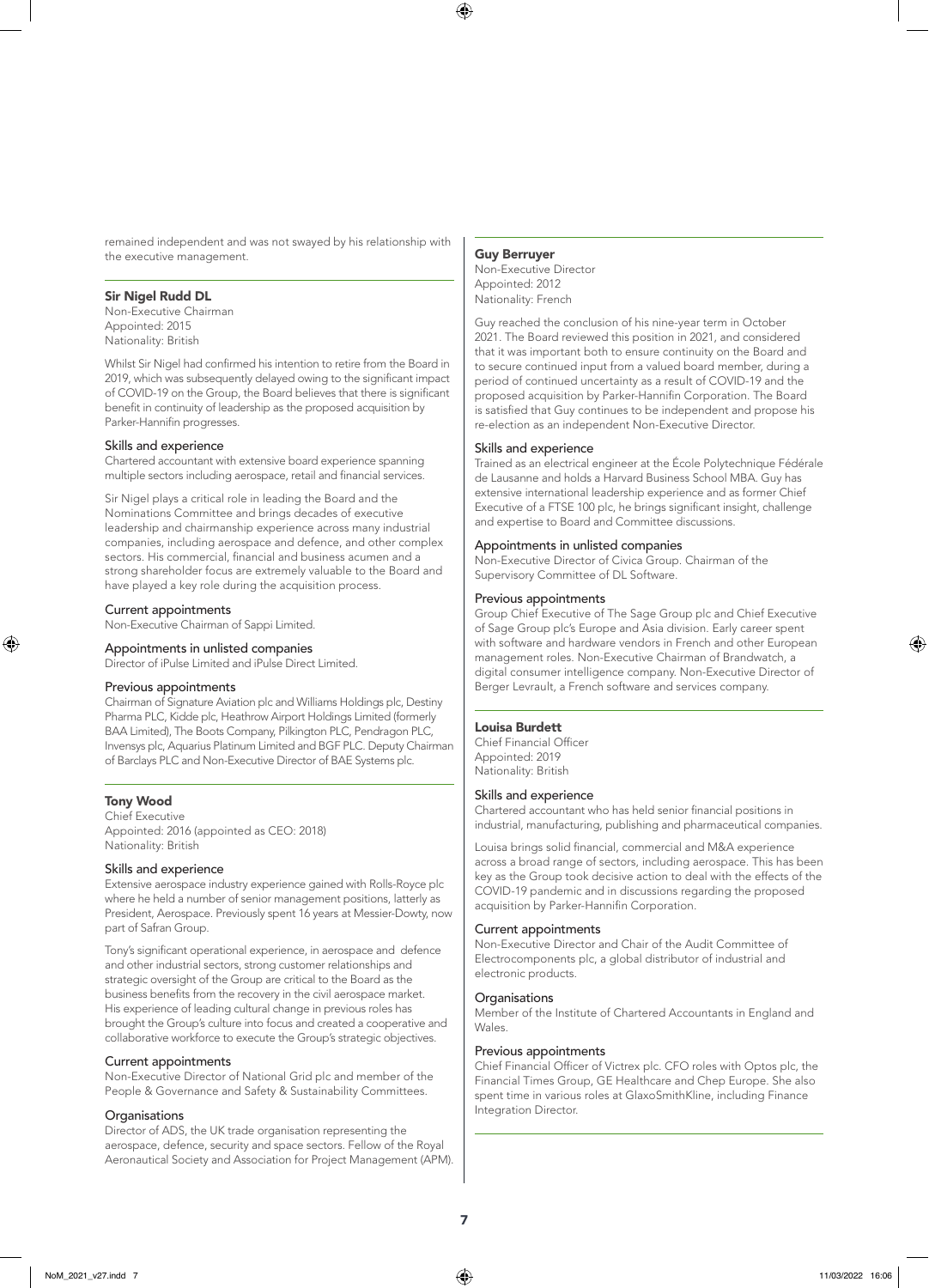#### $\bigoplus$

#### Annual General Meeting

## **Notes** continued

#### Colin Day

Non-Executive Director Appointed: 2015 Nationality: British

#### Skills and experience

Chartered certified accountant who makes a significant contribution as Chairman of the Audit Committee, responsible for the interface between the Committee and the auditors and internal audit.

Colin has more than 25 years' experience in senior roles and nonexecutive positions at blue-chip companies across a wide range of industries, including engineering and technology, pharmaceuticals, oil and gas and aerospace. He brings significant commercial and financial expertise to the Board.

#### Current appointments

Non-Executive Chairman of Premier Foods plc. Non-Executive Director and Chairman of the Audit Committee of Euromoney Institutional Investor PLC.

#### Appointments in unlisted companies

Non-Executive Director and Chairman of the Audit and Risk Assurance Committee of the UK Government's Department for Environment, Food & Rural Affairs (DEFRA). Non-Executive Director of FM Global Inc. and FM Insurance Europe S.A. Non-Executive Chairman of MK:U Limited.

#### **Organisations**

⊕

Independent member and member of the Finance Committee of the Council of Cranfield University.

#### Previous appointments

Chief Executive of Essentra PLC, Chief Financial Officer of Reckitt Benckiser Group plc, Group Finance Director of Aegis Group plc, Non-Executive Director of WPP plc, Easyjet plc, Imperial Tobacco Group plc, Cadbury plc, FM Global and Senior Independent Director of Amec Foster Wheeler plc.

#### Nancy Gioia

Non-Executive Director Appointed: 2017 Nationality: American

#### Skills and experience

Electrical engineer who has held senior engineering and operational roles and has a strong background in manufacturing.

Nancy's background in the fast-paced automotive manufacturing area brings important perspective to Board discussions about strategic initiatives. Her prior roles mean that she brings an understanding of the value of culture and diversity and inclusion to her role as Chair of the Corporate Responsibility Committee and as the Non-Executive Director responsible for employee engagement. She also has a keen interest in cyber security.

#### Current appointments

Non-Executive Director of Brady Corporation, Chair of the Management Development and Compensation Committee and member of the Technology Committee. Non-Executive Director of Lucid Group Inc., member of the Executive Committee, Member of the Board of Advisors of KPIT Technologies Ltd.

#### Appointments in unlisted companies

Principal of Gioia Consulting Services, LLC, a strategic business advisory company.

#### **Organisations**

Member of the University of Michigan- Dearborn Electrical and Computer Engineering Advisory Council and Engineering Dean's Advisory Board.

#### Previous appointments

Held several key executive positions at Ford Motor Company during a 33-year career. Non-Executive Director of Exelon Corporation, former Chair of AutomotiveNEXT and Stanford University Alliance for Integrated Manufacturing.

#### Other responsibilities

Appointed by the Board as the Non-Executive Director responsible for employee engagement.

#### Alison Goligher OBE

Senior Independent Director Appointed: 2014 Nationality: British

#### Skills and experience

Trained engineer and holds a MEng Petroleum Engineering from Heriot-Watt University.

Alison brings important energy sector experience and, with her strong operations focus, makes an excellent contribution to strategic discussions. During her seven years on the Board she has built strong relationships with other non-executives and executive management and has a detailed knowledge of the Group which makes her well qualified for the role of Senior Independent Director which she assumed in 2021.

Alison has Chaired our Remuneration Committee since 2019 and also chairs Remuneration Committees on two other boards, all of which provide her with excellent experience of overseeing complex remuneration matters and policy reviews.

#### Current appointments

Non-Executive Director of United Utilities Group PLC and Chair of the Remuneration Committee. Non-Executive Director of Technip Energies N.V. and Chair of the Compensation Committee.

#### Appointments in unlisted companies

Part-time Executive Chair of Silixa Ltd, a provider of distributed fibre optic monitoring solutions.

#### Organisations

Member of the Royal Society of Edinburgh, the Institute of Directors, the Society of Petroleum Engineers and the Society of Petrophysicists and Well Log Analysts (SPWLA).

#### Previous appointments

Various roles at Royal Dutch Shell from 2006 to 2015, most recently as Executive Vice President, Upstream International Unconventionals. Previously spent 17 years at Schlumberger, a supplier of technology, integrated project management and information solutions to oil and gas customers worldwide.

#### Guy Hachey

Non-Executive Director Appointed: 2019 Nationality: Canadian, citizen of Canada and U.S.

#### Skills and experience

Holds an MBA from Concordia University, a B. Comm. from McGill University and has over 30 years' experience in senior roles across aerospace and automotive industries.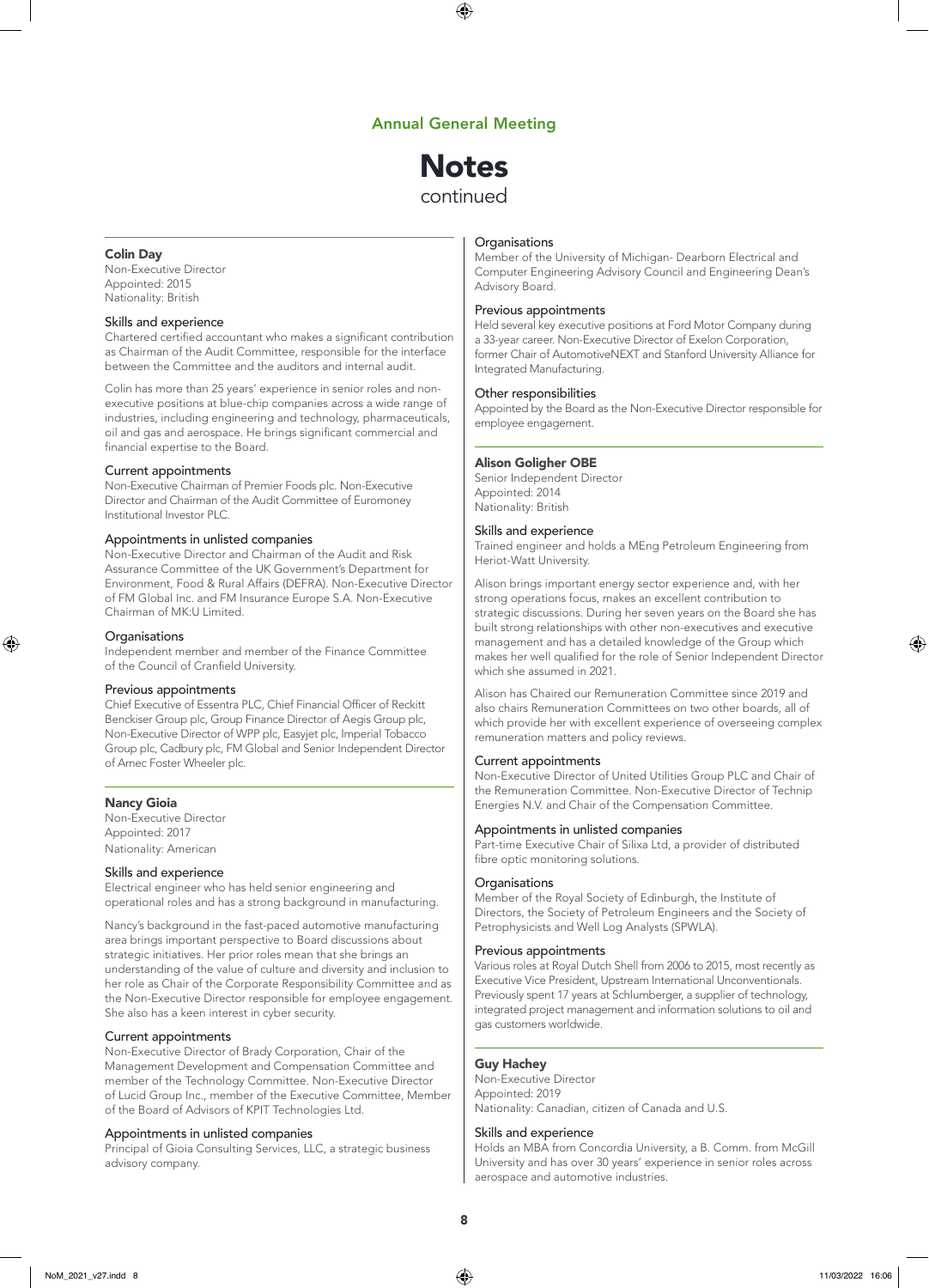⊕

Guy brings significant operational, commercial and global experience to the Board. During his career, Guy has played a vital role in transforming product portfolios and was recognised at Bombardier Aerospace for having brought five new derivative aircraft to market. His invaluable experience and knowledge with company transformations introduces a fresh perspective to discussions at Board and Committee meetings, and his skill set aligns well in supporting the Board achieve its strategic priorities.

#### Current appointments

Non-Executive Director of Hexcel Corporation and Chairman of the Compensation Committee.

#### Previous appointments

Guy served as President and Chief Operating Officer of Bombardier Aerospace from May 2008 to July 2014. Prior to joining Bombardier, he held numerous senior roles with Delphi Corporation, including President Delphi Powertrain Systems and President Delphi Europe, Middle East and Africa. Guy began his career with General Motors Corporation, where he held senior operational roles in Canada and the U.S.

#### Caroline Silver

⊕

Non-Executive Director Appointed: 2019 Nationality: British

#### Skills and experience

Chartered accountant with significant global investment banking experience specialising in financial institutions, financial technology and market infrastructure, and capital raising.

Caroline brings strong financial, investment and audit skills to the Group gained from her broad experience in different industry sectors. As Chair of a listed company, she also brings experience of leading international strategies and shareholder dialogue and introduces a fresh perspective to discussions at the Board and Committees owing to her background in financial services.

#### Current appointments

Non-Executive Chair of consumer products group PZ Cussons Plc and Chair of the Nominations Committee. Non-Executive Director of Intercontinental Exchange, Inc. (ICE) and Chair of ICE Clear Europe Limited. Member of the International Advisory Board of Adobe Inc.

#### Appointments in unlisted companies

Non-Executive Director of BUPA, Chair of the Risk Committee and member of the Audit and Remuneration Committees. Part-time advisory partner at Moelis & Company. Mentor at JNA Mentoring Partners.

#### **Organisations**

Trustee of the Victoria and Albert Museum and Chair of the Finance and Investment Committees and member of the Audit Committee.

#### Previous appointments

Caroline was Vice Chair of EMEA Investment Banking at Bank of America Merrill Lynch and spent 14 years at Morgan Stanley where she held a number of senior positions including Global Vice Chair of Investment Banking and European Head of Financial Institutions. She started her career as a chartered accountant with PricewaterhouseCoopers. Previously on the Board of the London Ambulance Service NHS Trust and Chair of the Audit & Risk Committee. Former Senior Independent Director of M&G PLC and member of the Audit, Remuneration, Risk and Nominations Committees.

#### Appointment of auditors (resolution 12)

It is necessary to appoint auditors at every general meeting at which accounts are presented to shareholders.

The Board recommends, after receiving a recommendation from the Audit Committee, that PricewaterhouseCoopers LLP be appointed as the Company's auditors for the financial year which commenced on 1 January 2022 until the conclusion of the next Annual General Meeting. PricewaterhouseCoopers LLP have advised of their willingness to be appointed as the Company's auditors.

#### Remuneration of the auditors (resolution 13)

The remuneration of the auditors must be fixed in a general meeting or in such manner as the Company may determine in a general meeting. Resolution 13 seeks shareholder approval for the Audit Committee to be authorised to agree the auditors' fees for and on behalf of the Board.

#### Authority to allot shares (resolution 14)

The authority conferred on the Directors at the 2021 Annual General Meeting to allot shares in the Company expires at the forthcoming Annual General Meeting. The Directors recommend that this authority be renewed.

The Investment Association share capital management guidelines on directors' authority to allot shares state that its members will permit, and treat as routine, resolutions seeking authority to allot shares representing up to two thirds of the Company's issued share capital. The guidelines state that any routine authority to allot shares representing in excess of one third of the Company's issued share capital should only be used to allot shares pursuant to a fully pre-emptive rights issue.

In accordance with these guidelines, the Board seeks shareholders' authority to allot shares in the capital of the Company up to a maximum nominal amount of £26,067,510, representing the Investment Association's guidelines limit of approximately two thirds of the Company's issued ordinary share capital as at 8 March 2022 (the latest practicable date prior to publication of this Notice). Of this amount, £13,033,755 (representing approximately one third of the Company's issued ordinary share capital as at 8 March 2022 (the latest practicable date prior to publication of this Notice)) can only be allotted pursuant to a rights issue.

The authority sought under this resolution is in substitution for all existing authorities granted in the Company's Articles of Association or otherwise and will expire at the conclusion of the next Annual General Meeting of the Company (or, if earlier, at the close of business on 30 June 2023).

The Directors have no present intention to exercise this authority. However, the Directors consider it desirable to maintain the flexibility that this authority provides to respond to market developments and enable allotments to take place to finance business opportunities as they arise.

As at 8 March 2022, the latest practicable date prior to publication of this Notice, the Company held 9,859 treasury shares, representing approximately 0.001 per cent of the Company's issued ordinary share capital (excluding treasury shares).

#### Disapplication of pre-emption rights (resolutions 15 and 16)

These resolutions seek to renew the authority conferred on the Directors at the 2021 Annual General Meeting to issue equity securities for cash without the application of pre-emption rights provided by Section 561 of the Companies Act 2006. The resolutions give the Directors the authority to allot ordinary shares (or sell any ordinary shares which the Company holds as treasury

9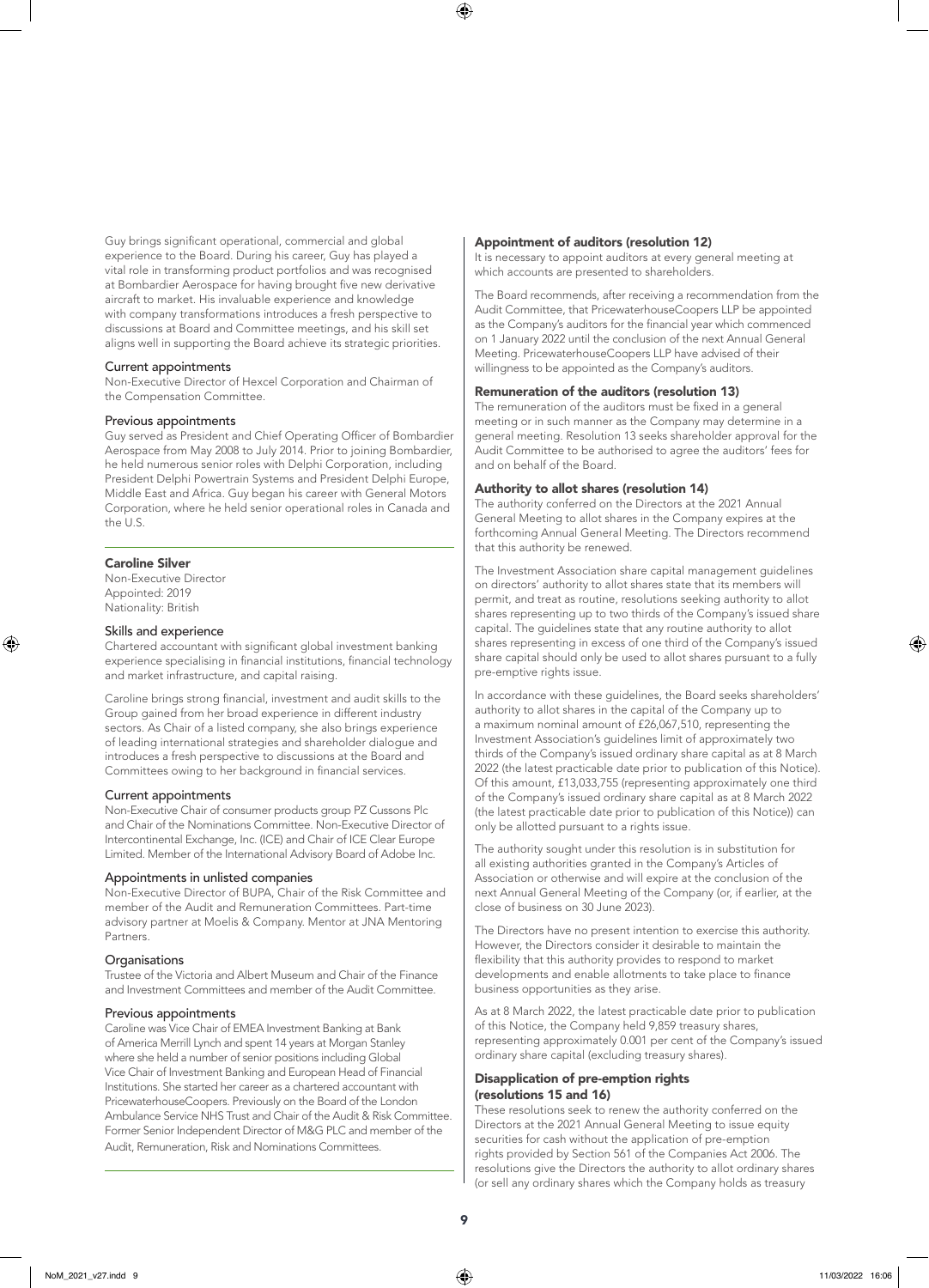⊕

## **Notes** continued

shares) for cash without first offering them to existing shareholders in proportion to their existing shareholdings.

The Directors have no present intention to exercise these authorities. However, the Directors consider it desirable to have the maximum flexibility permitted by corporate governance guidelines to respond to market developments and to enable allotments to take place to finance business opportunities without making a preemptive offer to existing shareholders. This cannot be done under the Companies Act 2006 unless shareholders have first waived their pre-emption rights. The purpose of resolutions 15 and 16 is to enable shareholders to waive their pre-emption rights.

Resolution 15 authorises the Directors to allot equity securities (which for these purposes includes the sale of treasury shares) on a non-pre-emptive basis to ordinary shareholders by way of a rights issue, for example, where legal or practical difficulties in jurisdictions outside the UK may prevent the allocation of shares on a pro rata basis. Resolution 15 would also grant the authority to allot a limited number of equity securities (equivalent to approximately 5 per cent of the nominal value of the ordinary share capital of the Company in issue on 8 March 2022 (being the latest practicable date prior to publication of this Notice)) for cash without first offering them to existing shareholders. This authority can be used for general corporate purposes.

Resolution 16 additionally authorises the Directors to allot new shares (or sell treasury shares) for cash, without the shares first being offered to existing shareholders in proportion to their existing holdings, in connection with the financing (or refinancing, if the authority is to be used within six months after the original transaction) of an acquisition or specified capital investment which is announced contemporaneously with the allotment or which has taken place in the preceding six month period and is disclosed in the announcement of the allotment. The authority under resolution 16 is limited to a nominal value of £1,955,063, equivalent to approximately 5 per cent of the nominal value of the ordinary share capital of the Company in issue on 8 March 2022 (being the latest practicable date prior to publication of this Notice).

The Directors intend to adhere to the provisions in the Pre-Emption Group's Statement of Principles, as updated in March 2015, and not to allot shares for cash on a non-pre-emptive basis pursuant to the authority in resolution 15 either in excess of an amount equal to 5 per cent of the total issued ordinary share capital of the Company (excluding treasury shares) or in excess of an amount equal to 7.5 per cent of the total issued ordinary share capital of the Company (excluding treasury shares) within a rolling three year period, without prior consultation with shareholders. Adherence to the Pre-Emption Group's Statement of Principles would not preclude issuances under the authority sought under resolution 16.

Resolutions 15 and 16 comply with the Investment Association's share capital management guidelines and follow the resolution templates issued by the Pre-Emption Group in May 2016. If the resolutions are passed, the authorities will expire at the end of the Company's next Annual General Meeting (or, if earlier, at the close of business on 30 June 2023).

#### Political donations and political expenditure (resolution 17)

Resolution 17 concerns Part 14 of the Companies Act 2006 which provides that political donations made by a company to political parties, to other political organisations and to independent election candidates or political expenditure incurred by a company must be authorised in advance by shareholders.

It is the policy of the Company not to make donations to political parties, other political organisations or independent election candidates or to incur any other political expenditure and the Directors have no intention of changing this policy. However, as a result of the wide definitions in the Companies Act 2006, expenditure on organisations concerned with matters of public policy, law reform and representation of the business community and business activities such as communicating with the Government and political parties at local and national level might be construed as political expenditure or as a donation to a political organisation and fall within the restrictions of the Companies Act 2006.

This resolution does not purport to authorise any particular donation or expenditure but is expressed in general terms as required by the Companies Act 2006 and is intended to authorise normal donations and expenditure. Any political donation made or political expenditure incurred which is in excess of £2,000 will be disclosed in the Company's Annual Report for next year, as required by the Companies Act 2006. The authority will not be used to make political donations within the normal meaning of that expression.

#### Authority for the Company to purchase its own shares (resolution 18)

Resolution 18 enables the Company to purchase in the market up to a maximum of 78,202,533 ordinary shares (representing approximately 10 per cent of the Company's issued ordinary share capital, excluding treasury shares, as at 8 March 2022 (being the latest practicable date prior to publication of this Notice)) at a minimum price, exclusive of expenses, of 5 pence per ordinary share and a maximum price, exclusive of expenses, of the higher of (1) an amount equal to 105 per cent of the average of the middle market quotations for an ordinary share as the five business days immediately preceding the day on which that ordinary share is purchased and (2) the higher of the price of the last independent trade and the highest current independent bid on the trading venue where the purchase is carried out.

Shares purchased under this authority would be cancelled or held as treasury shares to be sold at a later date or used to satisfy options or awards under the Company's share plans as the Board sees fit. If shares were held in treasury, the increase in earnings per share would only be effective until such time as the shares were sold or used to satisfy share options or awards. If treasury shares were used to satisfy share options or awards, such use would be within the limits on dilution contained in institutional shareholder guidelines. The Directors will have regard to investor group guidelines which may be in force at the time of any such purchase, holding or re-sale of shares held in treasury. As at 8 March 2022, the Company held 9,859 shares as treasury shares. If the resolution is passed the authority will expire at the end of the Company's next Annual General Meeting (or, if earlier, at the close of business on 30 June 2023).

As at 8 March 2022 (being the latest practicable date prior to publication of this Notice) the total number of ordinary shares that might be issued on the exercise of outstanding options and awards was 14,441,721 which represented approximately 1.85 per cent of the Company's issued share capital as at that date (excluding treasury shares). If the authority granted at the 2021 Annual General Meeting and the authority proposed to be granted under this resolution were both exercised in full, these options and awards would, assuming no further ordinary shares were issued after that date, represent 2.31 per cent of the Company's issued ordinary share capital (excluding treasury shares) as at that date. The Company has no warrants in issue in relation to the shares.

⊕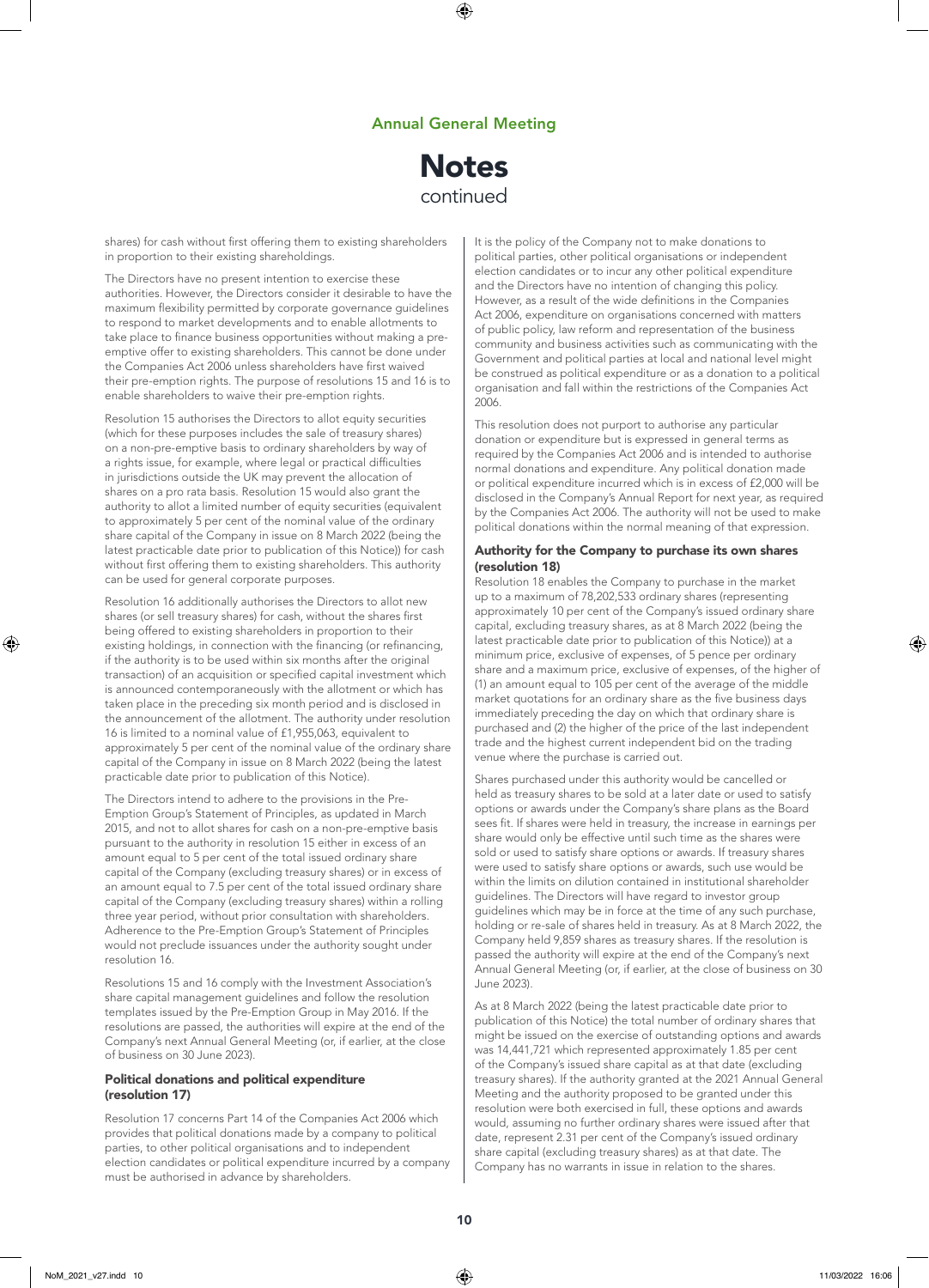The authority conferred by this resolution will only be exercised by the Directors in accordance with the Board's stated capital allocation policy, taking account of other investment opportunities, appropriate gearing levels, the overall financial position of the Group and whether it would be in the best interests of shareholders generally. The Board believes that in maintaining an efficient balance sheet, a net debt/EBITDA ratio of between 1.5x and 2.5x is generally appropriate, whilst retaining the flexibility to move outside the range if appropriate. Based on current net debt/ EBITDA ratio the Directors have no present intention for the Company to exercise the authority granted by this resolution to purchase its own ordinary shares.

#### Notice of general meetings (resolution 19)

The Companies Act 2006 provides that the minimum notice period for general meetings is 21 clear days unless the Company:

- (A) has passed a special resolution in general meeting approving the holding of a general meeting on 14 clear days' notice; and
- (B) offers a facility for all shareholders to vote by electronic means.

The Directors believe it is in the best interests of the shareholders of the Company to make the shorter notice period available to the Company and accordingly are seeking to renew their existing authority to do so. The Company confirms that it already makes electronic voting available to all shareholders however, if anything further is needed to fulfil this requirement in the future, shareholders will be informed accordingly. The shorter notice period would not be used as a matter of routine for such meetings, but only where time-sensitive matters are to be discussed and where merited in the interests of shareholders as a whole.

The approval will be effective until the Company's next Annual General Meeting (or, if earlier, at the close of business on 30 June 2023).

⊕

⊕